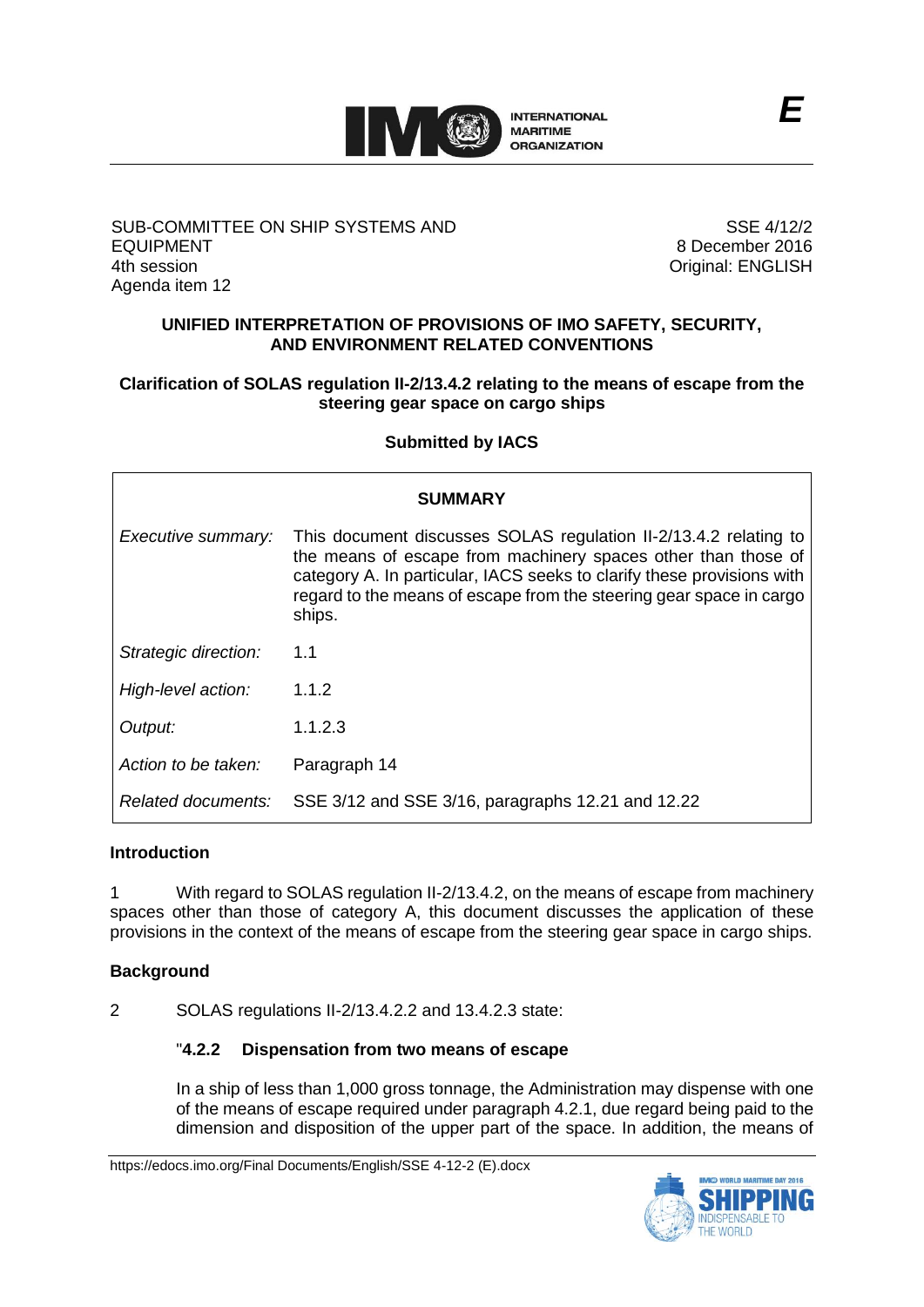escape from machinery spaces of category A need not comply with the requirement for an enclosed fire shelter listed in paragraph 4.2.1.1. In the steering gear space, a second means of escape shall be provided when the emergency steering position is located in that space unless there is direct access to the open deck.

## **4.2.3 Escape from machinery spaces other than those of category A**

From machinery spaces other than those of category A, two escape routes shall be provided except that a single escape route may be accepted for spaces that are entered only occasionally, and for spaces where the maximum travel distance to the door is 5 m or less."

## **Discussion**

3 The original version of IACS unified interpretation (UI) SC269 on means of escape from the steering space on cargo ships was submitted in the annex to document SSE 3/12 (IACS). Noting that a number of delegations expressed the view that the proposal was not totally in line with the relevant SOLAS requirements and, therefore, could not be considered as an interpretation, but as an amendment, the Sub-Committee agreed to take no action regarding the IACS UI (SSE 3/16, paragraphs 12.21 and 12.22).

4 Since SSE 3, IACS has discussed this issue further and has consulted those few Administrations that did not support the version of the UI submitted to SSE 3. It appears that the concerns were limited to paragraphs 2 and 3 of the UI, and these issues are discussed in paragraphs 5 to 11 below.

5 Paragraph 2 of the version of the UI submitted to SSE 3 stated:

"2. Steering gear spaces containing the emergency steering position can have one means of escape provided it leads directly onto the open deck. Otherwise, two means of escape are to be provided but they do not need to lead directly onto the open deck."

6 Regarding the text in paragraph 5 above, it was expressed that there has to be two means of escape, even if one of them led to an open deck. It was also opined that one of the means of escape is to be provided by means of a stairway, and not a ladder within a trunk because such an arrangement would lead to the crew using the vertical access ladder, which, especially for those spaces with high ceilings, is not easy to climb if it is being used in an emergency situation as a means of escape. Another explanation of the rationale for requiring two means of escape is the difficulty of escaping from the steering gear spaces in conditions of heavy list.

7 In the view of IACS, SOLAS regulation II-2/13.4.2.2 is clear. If direct access to the open deck is provided from a steering gear space containing the emergency steering position, then a second means of escape is not needed. In addition, there is no condition on the size of the steering gear space in SOLAS in the context of the application of this regulation. IACS, therefore, understands that a requirement for two means of escape to be provided from the steering gear space containing the emergency steering position, despite the provision of a means providing direct access to the open deck, goes beyond the requirements of, and would necessitate an amendment to, regulation II-2/13.4.2.2.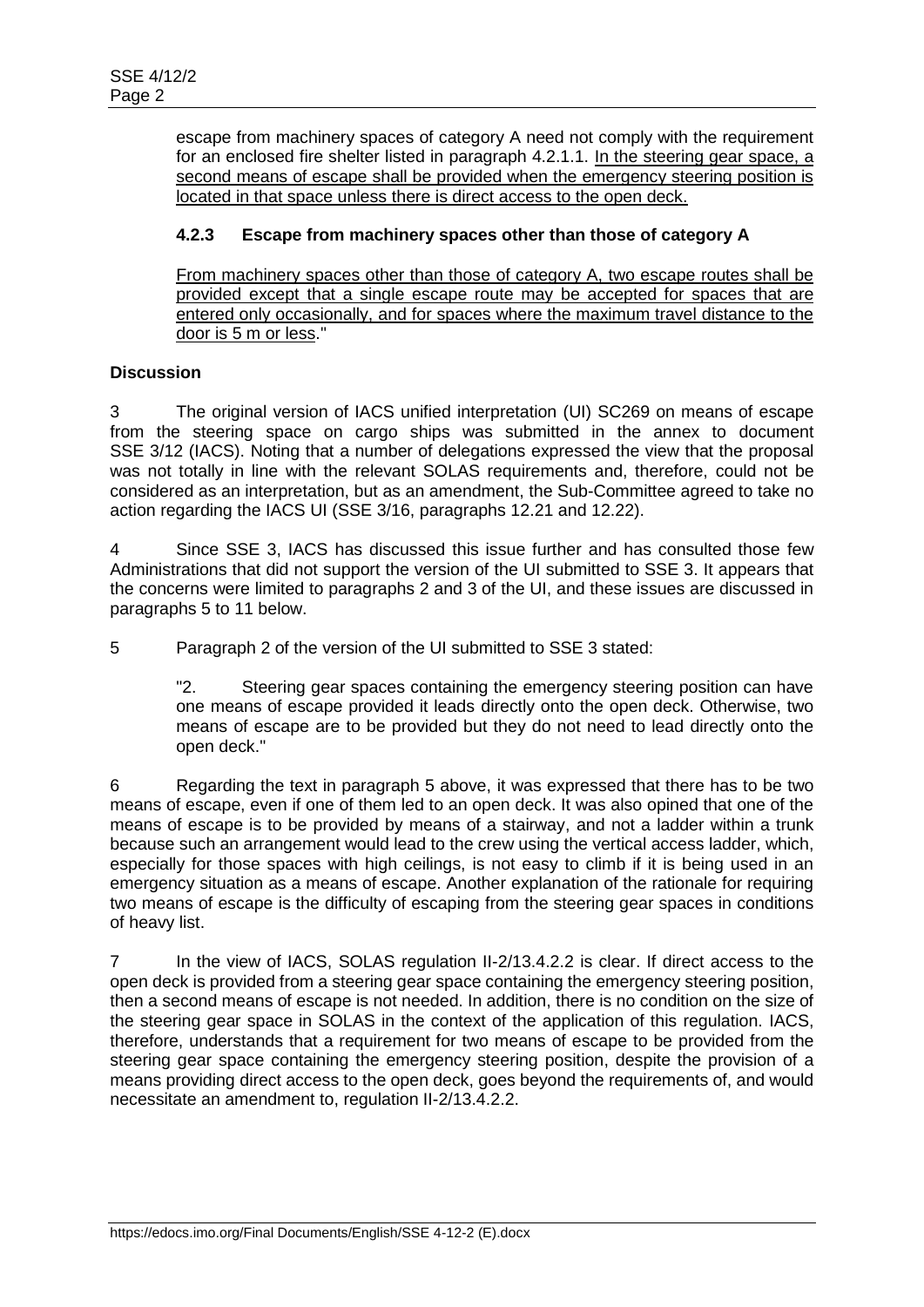8 Furthermore, neither SOLAS regulation II-2/13.4.2.2 itself, nor SOLAS regulation II-2/13.4.2.1 to which the former regulation refers, require a means of escape to be provided in the form of a stairway. Moreover, in the context of cargo ships, SOLAS requirements regarding means of escape from machinery spaces including the steering gear space do not refer to the FSS Code – though it is acknowledged that the means of escape from accommodation spaces, service spaces and control stations are required to comply with paragraph 3 of chapter 13 of the FSS Code. That is to say, IACS is unaware of any requirement specifying that the means of escape from a steering gear space shall be provided by a stairway and, therefore, it is our understanding that the introduction of such a requirement could not be done by means of a unified interpretation, but an amendment would again be necessary.

- 9 Paragraph 3 of the version of the UI submitted to SSE 3 stated:
	- "3. Direct access to the open deck

Escape routes that pass only through stairways and/or corridors that have fire integrity protection equivalent to steering gear spaces are considered as providing a "direct access to the open deck."

10 Regarding the text in paragraph 9 above, it was expressed that this means the escape route from the steering gear space, which only passes through stairways and/or corridors, can have a level of fire integrity protection lower than that of the spaces through which the escape route travels, e.g. A-0, the standard fire integrity protection for a steering gear room.

11 Having no intention to undermine the SOLAS requirements, noting that SOLAS regulation II-2/9.2.3.3.2 states, inter alia, "...where it is possible to assign two or more classifications to a space, it shall be treated as a space within the relevant category having the most stringent boundary requirements…", IACS has revised this paragraph of the UI, so that the fire integrity of the escape route is at least equivalent to the space through which it travels.

## **Proposal**

12 Taking into account the further consideration of this issue as discussed above, IACS has revised UI SC269 accordingly. A copy of revision 1 of this IACS UI is provided in the annex to this document.

13 The Sub-Committee is invited to note that IACS members will uniformly implement revision 1 of IACS UI SC269 on ships contracted for construction on or after 1 January 2018, unless they are provided with written instruction to apply a different interpretation by the Administration on whose behalf they are authorized to act as a recognized organization.

#### **Action requested of the Sub-Committee**

14 The Sub-Committee is invited to consider the foregoing and the latest version of IACS UI SC269, as set out in the annex, and decide as appropriate.

\*\*\*